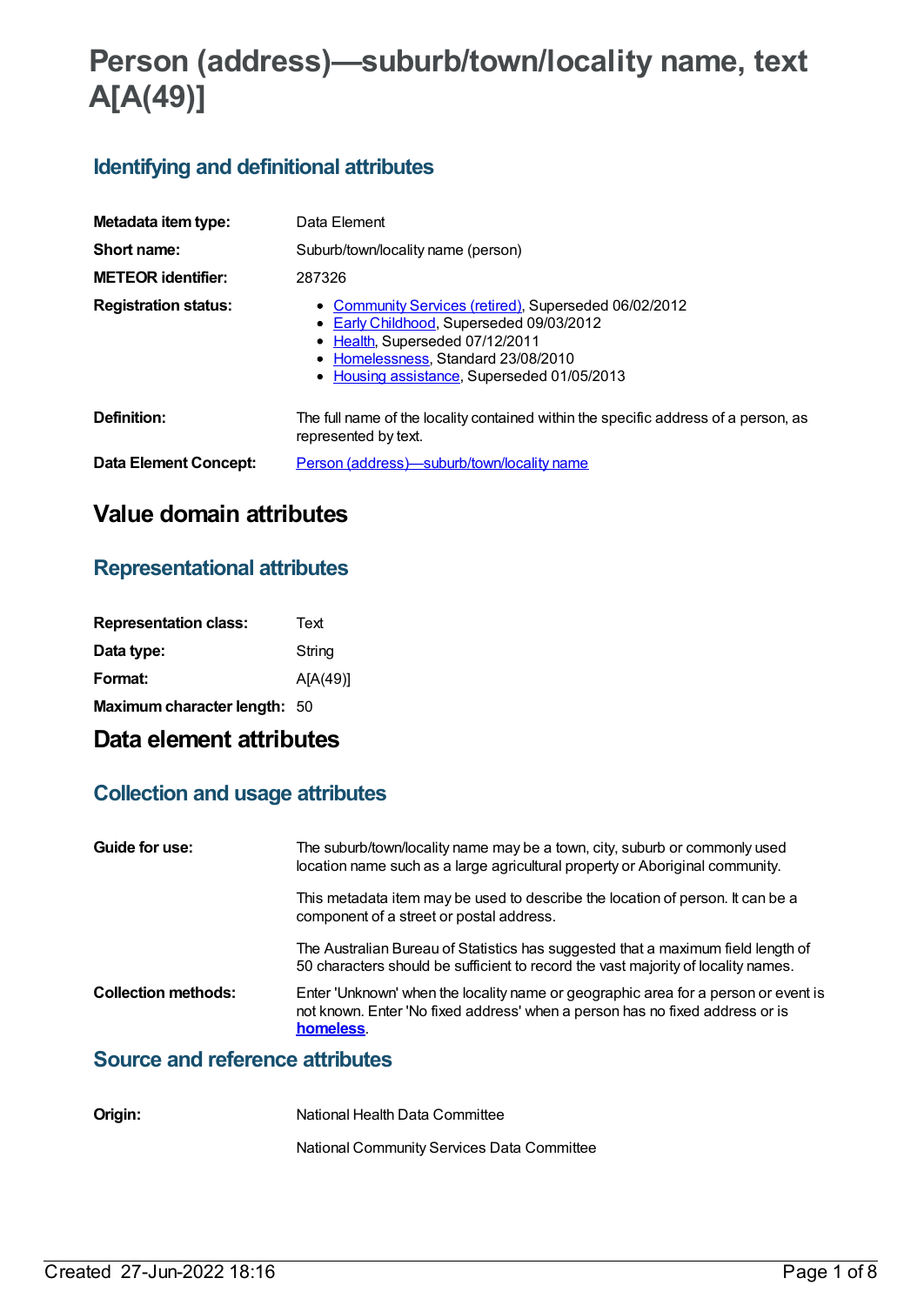| <b>Reference documents:</b>                                 | AS5017 Health Care Client Identification, 2002, Sydney: Standards Australia                                                                                                                                                                                                                                                                                                                                                                                                                                                                                                                                                                                                                                                                                                                                                                                                                                                                                                                                                                                                                                                         |  |  |
|-------------------------------------------------------------|-------------------------------------------------------------------------------------------------------------------------------------------------------------------------------------------------------------------------------------------------------------------------------------------------------------------------------------------------------------------------------------------------------------------------------------------------------------------------------------------------------------------------------------------------------------------------------------------------------------------------------------------------------------------------------------------------------------------------------------------------------------------------------------------------------------------------------------------------------------------------------------------------------------------------------------------------------------------------------------------------------------------------------------------------------------------------------------------------------------------------------------|--|--|
|                                                             | AS4846 Health Care Provider Identification, 2004, Sydney: Standards Australia                                                                                                                                                                                                                                                                                                                                                                                                                                                                                                                                                                                                                                                                                                                                                                                                                                                                                                                                                                                                                                                       |  |  |
|                                                             | Australia Post 2005, Australia Postcode File.                                                                                                                                                                                                                                                                                                                                                                                                                                                                                                                                                                                                                                                                                                                                                                                                                                                                                                                                                                                                                                                                                       |  |  |
|                                                             | Viewed 12 April, www.auspost.com.au/postcodes                                                                                                                                                                                                                                                                                                                                                                                                                                                                                                                                                                                                                                                                                                                                                                                                                                                                                                                                                                                                                                                                                       |  |  |
| <b>Relational attributes</b>                                |                                                                                                                                                                                                                                                                                                                                                                                                                                                                                                                                                                                                                                                                                                                                                                                                                                                                                                                                                                                                                                                                                                                                     |  |  |
| <b>Related metadata</b><br>references:                      | Has been superseded by Address-suburb/town/locality name, text X[X(45)]<br>• ACT Health (retired), Candidate 10/08/2018<br>• Children and Families, Standard 22/11/2016<br>• Community Services (retired), Standard 06/02/2012<br>• Disability, Standard 13/08/2015<br>• Early Childhood, Standard 09/03/2012<br>• Health, Standard 07/12/2011<br>• Homelessness, Standard 01/05/2013<br>• Housing assistance, Standard 01/05/2013<br>• Indigenous, Standard 13/03/2015<br>• Tasmanian Health, Standard 01/09/2016<br>• WA Health, Incomplete 23/08/2012<br>• Youth Justice, Standard 15/02/2022<br>Is used in the formation of <b>Dwelling—geographic location</b> , remoteness structure<br>code (ASGC 2004) N[N]<br>• Housing assistance, Retired 10/02/2006<br>Is used in the formation of <b>Person</b> (address)—postal delivery point identifier, $\{N(8)\}$<br>• Community Services (retired), Superseded 06/02/2012<br>• Health, Superseded 05/10/2016<br>Supersedes Person (address)—suburb/town/locality name, text A[A(49)]<br>• Community Services (retired), Superseded 25/08/2005<br>• Health, Superseded 04/05/2005 |  |  |
| <b>Implementation in Data Set</b><br><b>Specifications:</b> | Child protection and support services (CPSS) - out-of-home care NMDS (July<br>2007)Community Services (retired), Superseded 01/05/2008<br><b>DSS</b> specific information:<br>In the Child Protection NMDS, this data element is collected a minimum of three<br>times:<br>• the suburb/town/locality name where the child was living at the time of the<br>notification;<br>• the full name of the general locality containing the specific residential<br>address of the child immediately prior to their entry into their first ever out-of-<br>home care placement; and<br>• the full name of the general locality containing the specific address of<br>the out-of-home care placement.                                                                                                                                                                                                                                                                                                                                                                                                                                        |  |  |

Child protection and support services (CPSS) - out-of-home care NMDS pilot [\(2008\)Community](https://meteor.aihw.gov.au/content/367283) Services (retired), Retired 06/02/2012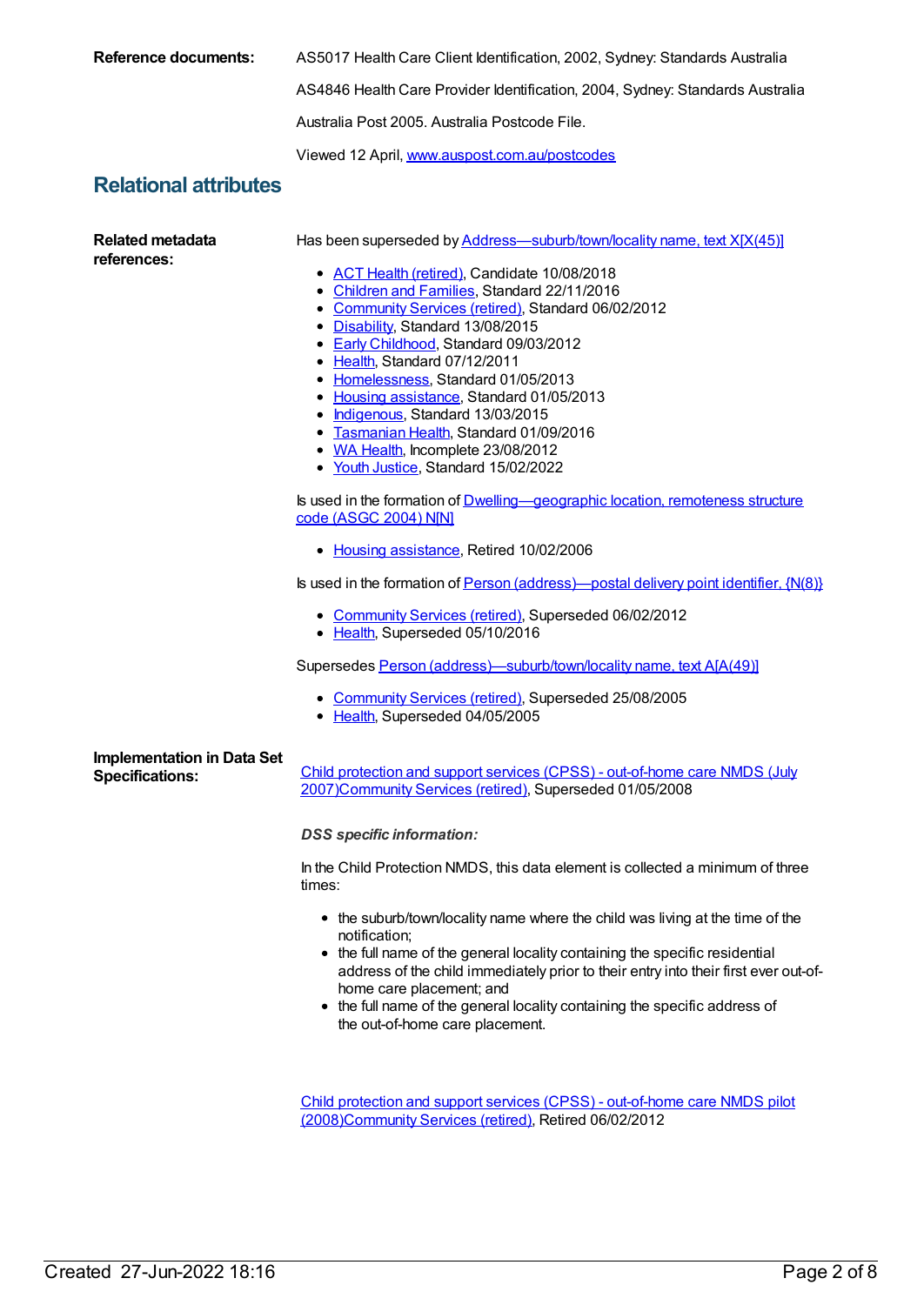#### *DSS specific information:*

In the Child Protection NMDS, this data element is collected a minimum of three times:

- the suburb/town/locality name where the child was living at the time of the notification;
- the full name of the general locality containing the specific residential address of the child immediately prior to their entry into their first ever out-ofhome care placement; and
- the full name of the general locality containing the specific address of the out-of-home care placement.

Child protection and support services (CPSS) - notifications, investigations, and substantiations NMDS (July [2007\)Community](https://meteor.aihw.gov.au/content/314520) Services (retired), Superseded 01/05/2008

# *DSS specific information:*

In the Child Protection NMDS, this data element is collected a minimum of three times:

- the suburb/town/locality name where the child was living at the time of the contact;
- the full name of the general locality containing the specific residential address of the child immediately prior to their entry into their first ever out-ofhome care placement; and
- the full name of the general locality containing the specific address of the out-of-home care placement.

Child protection and support services (CPSS) - notifications, investigations, and substantiations NMDS pilot [\(2008\)](https://meteor.aihw.gov.au/content/367251)[Community](https://meteor.aihw.gov.au/RegistrationAuthority/1) Services (retired), Retired 06/02/2012

# *DSS specific information:*

In the Child Protection NMDS, this data element is collected a minimum of three times:

- the suburb/town/locality name where the child was living at the time of the contact;
- the full name of the general locality containing the specific residential address of the child immediately prior to their entry into their first ever out-ofhome care placement; and
- the full name of the general locality containing the specific address of the out-of-home care placement.

[Children's](https://meteor.aihw.gov.au/content/308217) Services NMD[SCommunity](https://meteor.aihw.gov.au/RegistrationAuthority/1) Services (retired), Superseded 21/05/2010

#### *DSS specific information:*

In the Children's Services NMDS, this data element is only relevant to children who receive in-home child care services. It refers to the child's in-home address. It is used in conjunction with the data element *Postcode—Australian (person)*.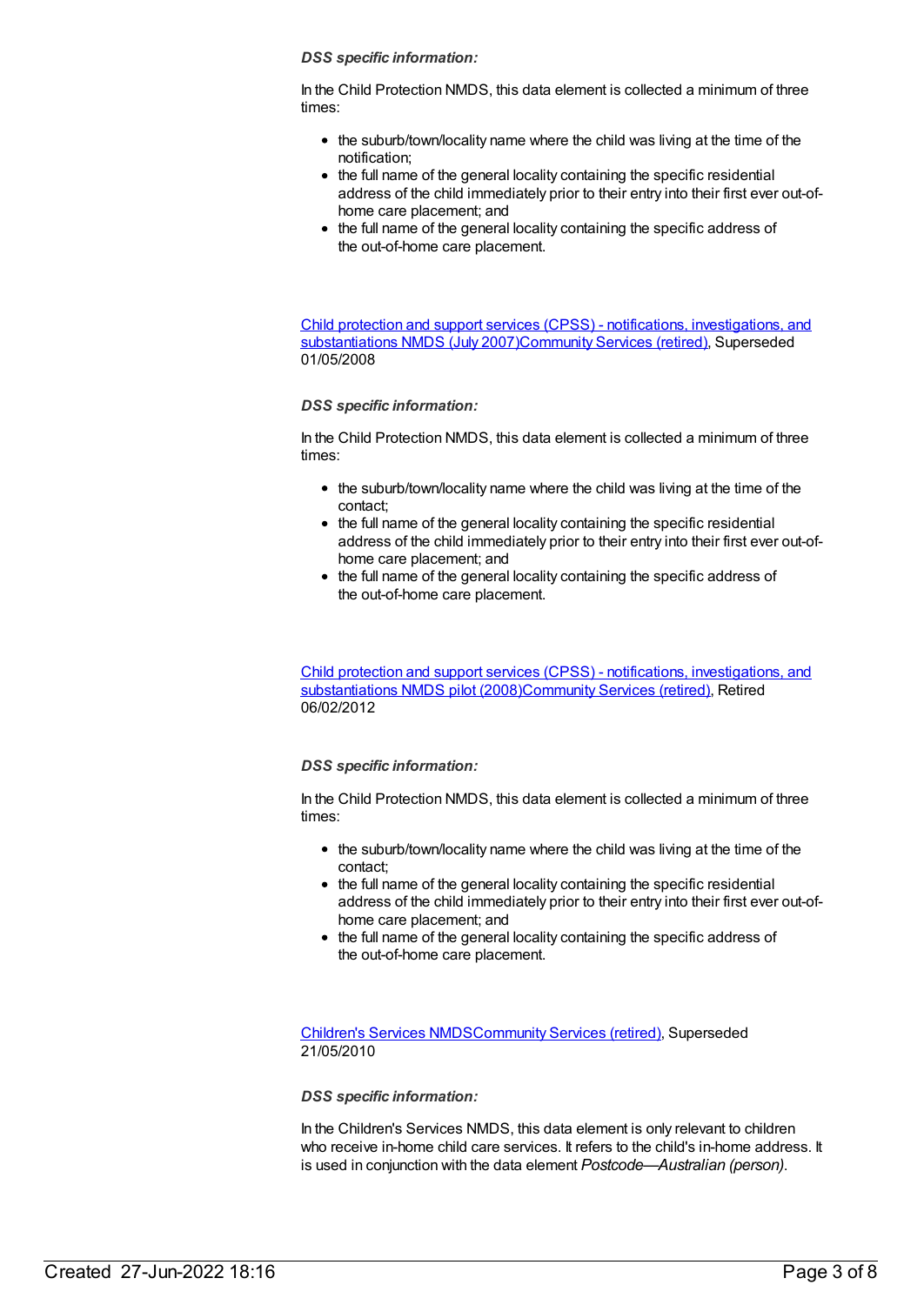# Computer Assisted Telephone Interview [demographic](https://meteor.aihw.gov.au/content/291112) module DS[SHealth](https://meteor.aihw.gov.au/RegistrationAuthority/12), Superseded 03/12/2008

*DSS specific information:*

For data collection using Computer Assisted Telephone Interviewing (CATI), the suggested question is:

What is your suburb, town or community?

(Single response)

Enter town/suburb/community.

Computer Assisted Telephone Interview [demographic](https://meteor.aihw.gov.au/content/374218) module NBPD[SHealth](https://meteor.aihw.gov.au/RegistrationAuthority/12), Standard 03/12/2008

*DSS specific information:*

For data collection using Computer Assisted Telephone Interviewing (CATI), the suggested question is:

What is your suburb, town or community?

(Single response)

Enter town/suburb/community.

Early Childhood [Education](https://meteor.aihw.gov.au/content/396792) and Care: Unit Record Level NMDS 2010Early Childhood, [Superseded](https://meteor.aihw.gov.au/RegistrationAuthority/13) 07/06/2011

*Implementation start date:* 01/07/2010

Early Childhood [Education](https://meteor.aihw.gov.au/content/438006) and Care: Unit Record Level NMDS 2011Early Childhood, [Superseded](https://meteor.aihw.gov.au/RegistrationAuthority/13) 09/03/2012

*Implementation start date:* 01/07/2011

*DSS specific information:*

Should be reported for the usual residence of the child's parent or guardian. Do not report the post office box, suburb/town/locality name or other non-residential address of the child's parent or guardian.

Health care client [identification](https://meteor.aihw.gov.au/content/288765) DSS[Health,](https://meteor.aihw.gov.au/RegistrationAuthority/12) Superseded 03/12/2008

*DSS specific information:*

This data should be verified against the Australia Post Postcode File (see [www.auspost.com.au/postcodes](http://www.auspost.com.au/postcodes)). Alternatively, contact State or Territory Health Authorities for Postcode files.

Health care client [identification](https://meteor.aihw.gov.au/content/374201) DSS[Health,](https://meteor.aihw.gov.au/RegistrationAuthority/12) Retired 20/03/2013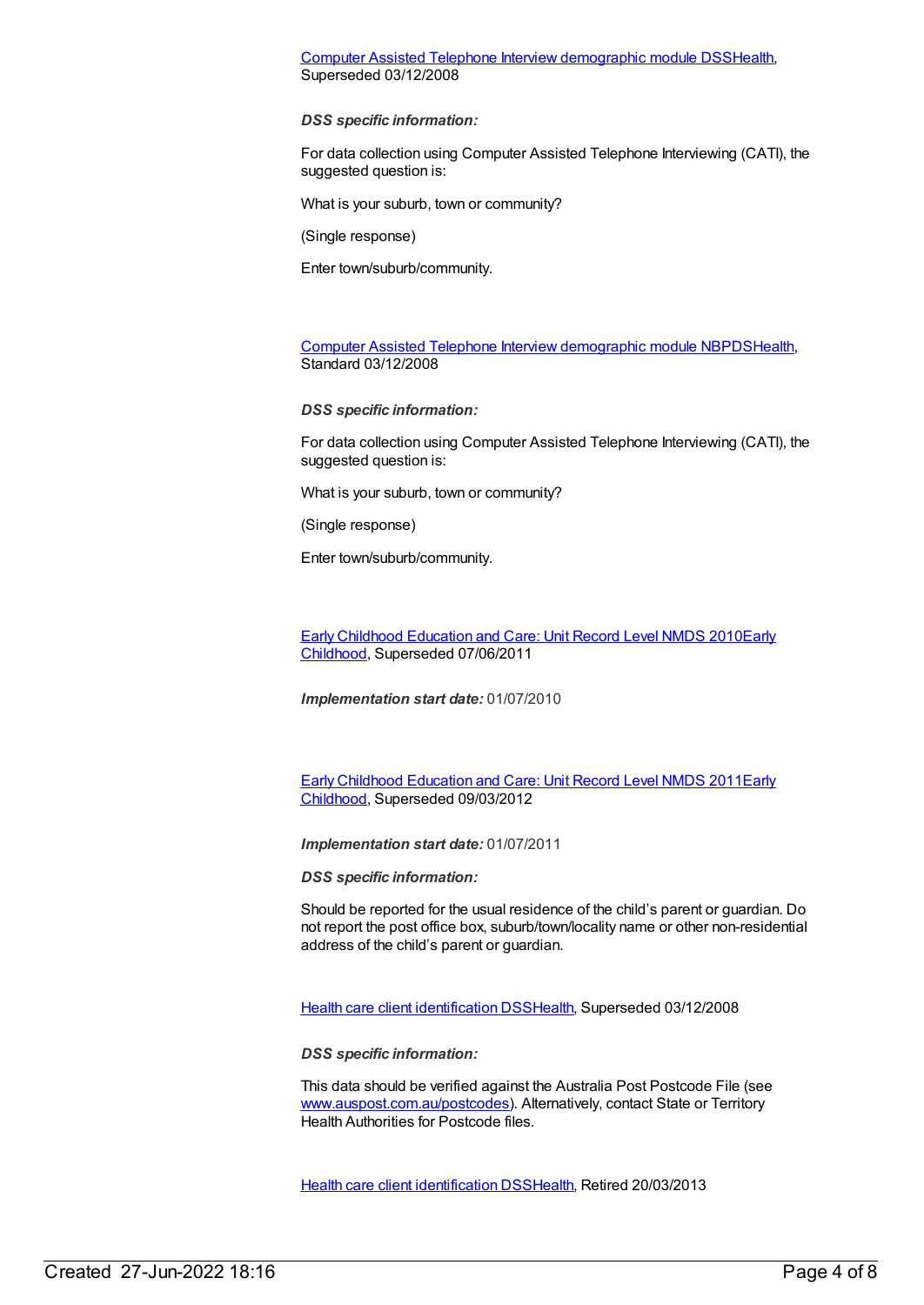#### *DSS specific information:*

This data should be verified against the Australia Post Postcode File (see [www.auspost.com.au/postcodes](http://www.auspost.com.au/postcodes)). Alternatively, contact State or Territory Health Authorities for Postcode files.

Health care provider [identification](https://meteor.aihw.gov.au/content/289061) DSS[Health](https://meteor.aihw.gov.au/RegistrationAuthority/12), Superseded 04/07/2007

# *DSS specific information:*

This data should be verified against the Australia Post Postcode File (see [www.auspost.com.au/postcodes](http://www.auspost.com.au/postcodes)). Alternatively, contact State or Territory Health Authorities for Postcode files.

Health care provider [identification](https://meteor.aihw.gov.au/content/356020) DSS[Health](https://meteor.aihw.gov.au/RegistrationAuthority/12), Superseded 03/12/2008

# *DSS specific information:*

This data should be verified against the Australia Post Postcode File (see [www.auspost.com.au/postcodes](http://www.auspost.com.au/postcodes)). Alternatively, contact State or Territory Health Authorities for Postcode files.

Health care provider [identification](https://meteor.aihw.gov.au/content/374199) DSS[Health](https://meteor.aihw.gov.au/RegistrationAuthority/12), Retired 20/03/2013

# *DSS specific information:*

This data should be verified against the Australia Post Postcode File (see [www.auspost.com.au/postcodes](http://www.auspost.com.au/postcodes)). Alternatively, contact State or Territory Health Authorities for Postcode files.

Juvenile Justice [Detention](https://meteor.aihw.gov.au/content/386853) file cluste[rCommunity](https://meteor.aihw.gov.au/RegistrationAuthority/1) Services (retired), Standard 14/09/2009 Youth [Justice](https://meteor.aihw.gov.au/RegistrationAuthority/4), Recorded 23/05/2022

*Implementation start date:* 24/09/2009

*DSS specific information:*

# **Guide for use - Detention file**

A Suburb/Town/Locality may be a town, city, suburb or commonly used location name such as a large agricultural property or Aboriginal community. The name should be spelt correctly and consistently and should not be a juvenile justice detention facility.

Enter 'Unknown' where the locality name or geographic area is not known.

Enter 'No fixed address' where the young person has no fixed address or is homeless.

[Juvenile](https://meteor.aihw.gov.au/content/314122) Justice NMDS 200[7Community](https://meteor.aihw.gov.au/RegistrationAuthority/1) Services (retired), Superseded 19/05/2010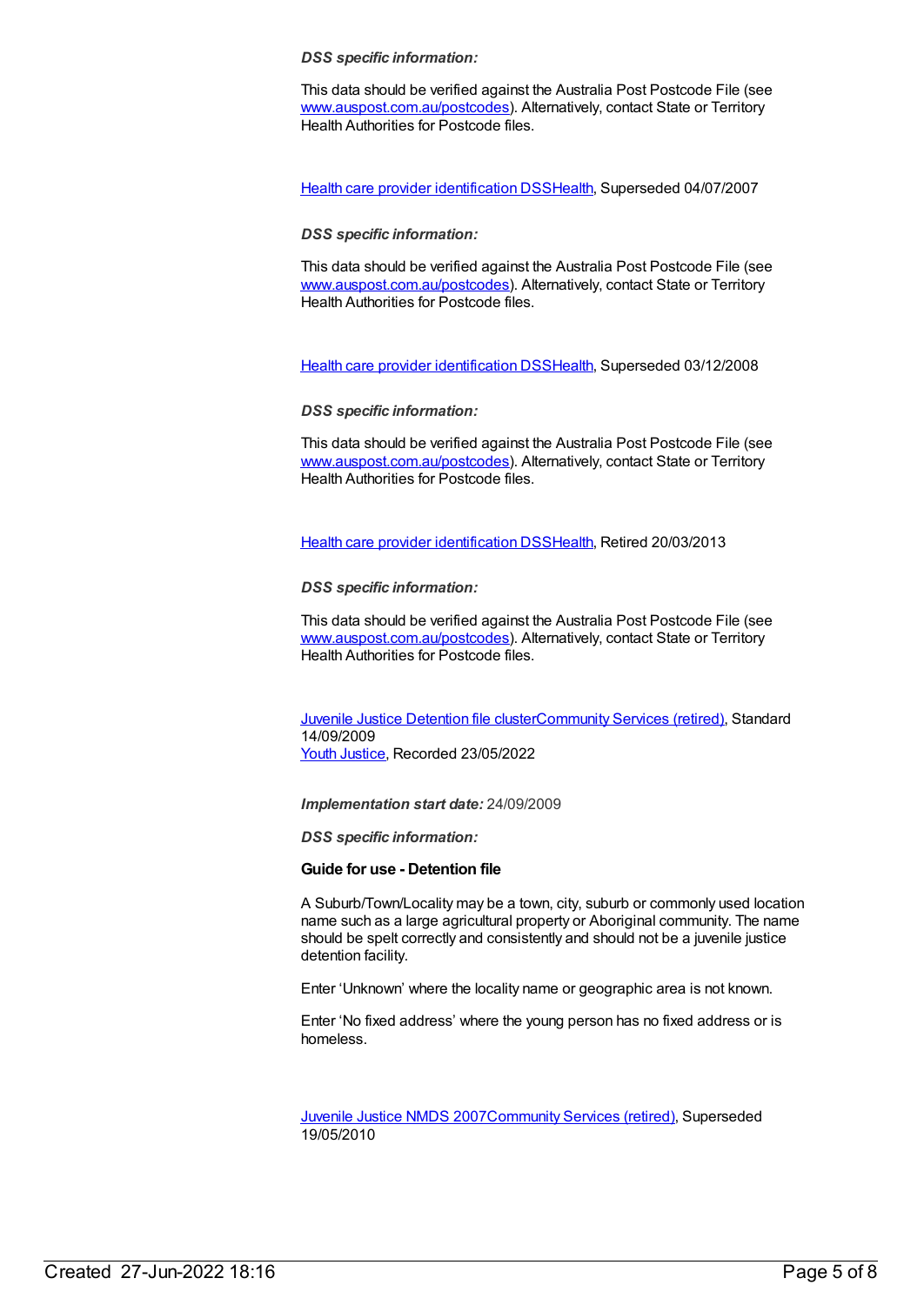#### *Implementation start date:* 01/07/2005

#### *DSS specific information:*

This data element refers to the suburb/town/locality name of the client's last known home address prior to coming under the supervision or case management of the agency.

This is to be recorded for each juvenile justice client on entry to each juvenile justice episode.

A question to be asked of juvenile justice clients may be 'where do you live?' or 'what was your most recent home address?'

A juvenile justice remand/detention centre should not be recorded as the last known home address. The data item refers to last known home address of the client prior to being held in a centre or on supervision.

Registered [chiropractic](https://meteor.aihw.gov.au/content/384097) labour force DS[SHealth](https://meteor.aihw.gov.au/RegistrationAuthority/12), Standard 10/12/2009

*DSS specific information:*

In this dataset the data element refers to the suburb/town/locality of the residential address of a person.

Registered dental and allied dental health [professional](https://meteor.aihw.gov.au/content/384102) labour force DSS[Health](https://meteor.aihw.gov.au/RegistrationAuthority/12), Standard 10/12/2009

# *DSS specific information:*

In this dataset the data element refers to the suburb/town/locality of the residential address of a person.

Registered medical [professional](https://meteor.aihw.gov.au/content/375422) labour force DSS[Health](https://meteor.aihw.gov.au/RegistrationAuthority/12), Standard 10/12/2009

# *DSS specific information:*

In this dataset the data element refers to the suburb/town/locality of the residential address of a person.

# [Registered](https://meteor.aihw.gov.au/content/384118) midwifery labour force DS[SHealth](https://meteor.aihw.gov.au/RegistrationAuthority/12), Standard 10/12/2009

# *DSS specific information:*

In this dataset the data element refers to the suburb/town/locality of the residential address of a person.

Registered nursing [professional](https://meteor.aihw.gov.au/content/384109) labour force DS[SHealth](https://meteor.aihw.gov.au/RegistrationAuthority/12), Standard 10/12/2009

# *DSS specific information:*

In this dataset the data element refers to the suburb/town/locality of the residential address of a person.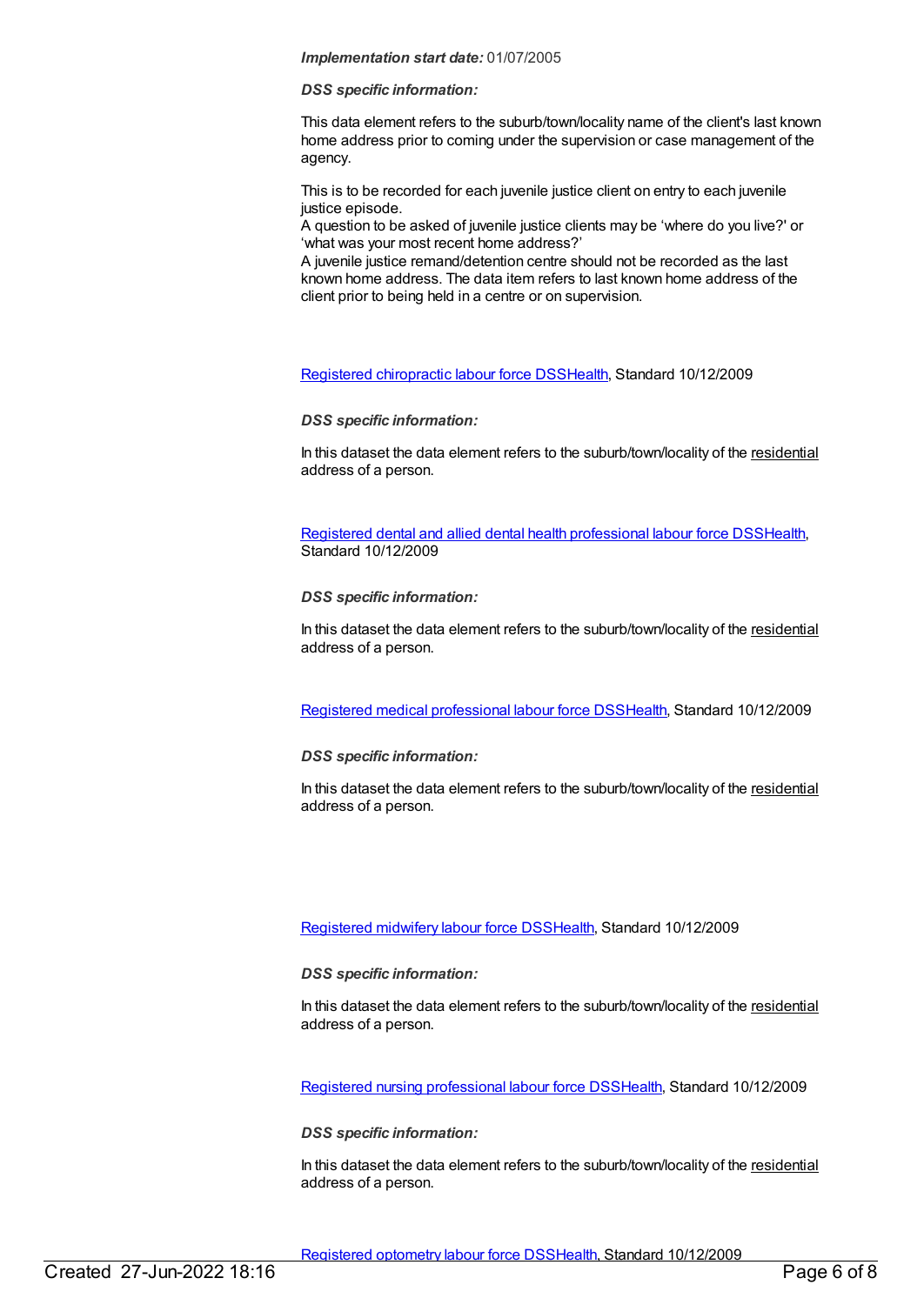#### *DSS specific information:*

In this dataset the data element refers to the suburb/town/locality of the residential address of a person.

Registered [osteopathy](https://meteor.aihw.gov.au/content/384128) labour force DS[SHealth](https://meteor.aihw.gov.au/RegistrationAuthority/12), Standard 10/12/2009

# *DSS specific information:*

In this dataset the data element refers to the suburb/town/locality of the residential address of a person.

[Registered](https://meteor.aihw.gov.au/content/384152) pharmacy labour force DSS[Health](https://meteor.aihw.gov.au/RegistrationAuthority/12), Standard 10/12/2009

# *DSS specific information:*

In this dataset the data element refers to the suburb/town/locality of the residential address of a person.

Registered [physiotherapy](https://meteor.aihw.gov.au/content/384162) labour force DS[SHealth](https://meteor.aihw.gov.au/RegistrationAuthority/12), Standard 10/12/2009

# *DSS specific information:*

In this dataset the data element refers to the suburb/town/locality of the residential address of a person.

[Registered](https://meteor.aihw.gov.au/content/384166) podiatry labour force DS[SHealth](https://meteor.aihw.gov.au/RegistrationAuthority/12), Standard 10/12/2009

# *DSS specific information:*

In this dataset the data element refers to the suburb/town/locality of the residential address of a person.

Registered [psychology](https://meteor.aihw.gov.au/content/384170) labour force DS[SHealth](https://meteor.aihw.gov.au/RegistrationAuthority/12), Standard 10/12/2009

*DSS specific information:*

In this dataset the data element refers to the suburb/town/locality of the residential address of a person.

SAAP Client [Collection](https://meteor.aihw.gov.au/content/339019) National Minimum Data Se[tCommunity](https://meteor.aihw.gov.au/RegistrationAuthority/1) Services (retired), Retired 01/07/2011

*DSS specific information:*

In the SAAP NMDS, the suburb or town location of the client's last home is recorded. This is defined as the location where the client last lived in a home in which they were safe, for which they had security of tenure, and that was adequate in terms of the amenities or resources necessary for living.